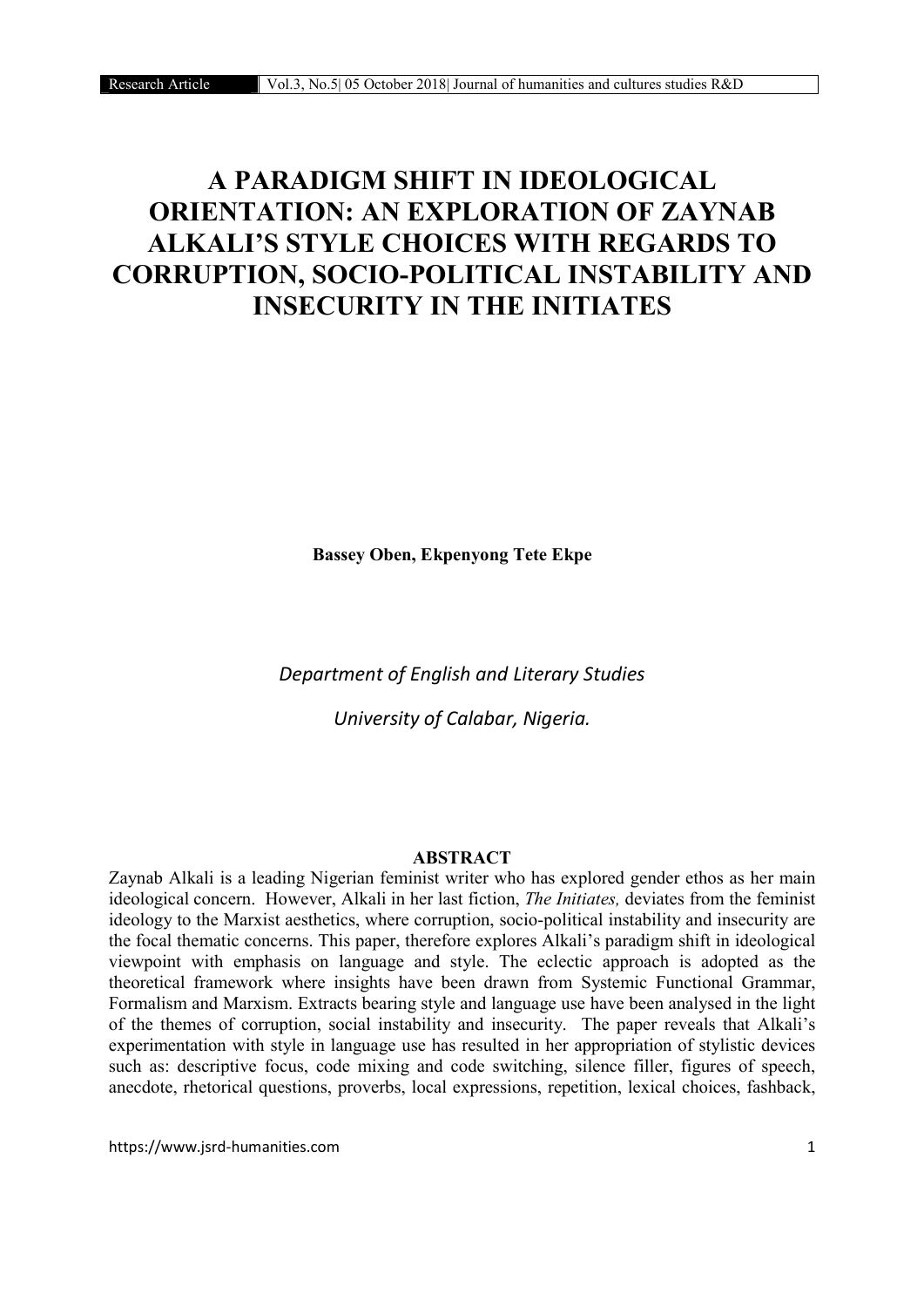morphological innovations, allusion, text incorporation, parallelism and graphological devices to encode her message.

Key Words: Feminist writers, Ideological perspective, style choices, corruption, socio-political instability and insecurity.

#### 1.0 Introduction

Zaynab Alkali is one of the prolific female writers from the northern part of Nigeria that has championed the cause of female autonomy and identity through the prose genre. According to Oba (2011), Alkali is prominent on her treatment of issues related to the women folk in a male dominated society. Alkali's position is that the African woman should be liberated from the shackles of the male influence and dominance. Women, particularly in the Africa, have suffered a lot of incarceration in a patriarchal society; even within the domain of religion, be it Christianity or Islam (Umoren and Acholonu, 2008). The stereotyping of women, especially in the African culture, has spurred Alkali as well as other African female novelists to explore the medium of literature to express the experience of women in a society fashioned in the image of the man.

This feminist ideology is what features prominently in all of Alkali's works. As an ideology, feminism emerged as a response to the oppression and injustice suffered by women and their quest for self actualisation. In the words of Ezeigbo (1996), "it emerged as a response to the oppressive and unjust laws and attitudes arrayed against women"(p.1). Feminism is a sociopolitical and economic ideology that is aimed at bringing to lime light what women go through in a male dominated society. It seeks to empower the woman and make her independent economically, socially and politically. Based on the feminist ideology, the woman should strive to build and motivate herself to succeed and achieve in life not necessarily only within the confines of marriage and motherhood, but also in all other stations of life. It challenges and encourages women to work hard for their self emancipation and actualisation.

Alkali has authored four novels and a short story. These works are: *The Stillborn* (1984), *Cobwebs and other stories (1986), The Virtuous Woman* (1987), *The Descendants (*2005) and *The Initiates* (2007). These works of hers, particularly the first four have enjoyed a plethora of critical responses from scholars and notable critics. Some of such critical responses are: Okereke (1991), (1996), (2003); Ekpenyong (1991), Njoku (1994), Ohaeto (1996), Chukwuma (2000) and Sotunsa (2008). These scholars and their criticisms have bordered on ideological issues that dominate *The Stillborn* and *The Virtuous Woman. The Descendants* is yet to enjoy copious literary comments as it is one of her latest published works. However, Etim and Eko (2009) and Kachua and Bisong (2010) have explored this novel, still within the ambience of feminism and gender issues, as well as the females' quest for identity and recognition.

 *The Initiates,* Alkali's latest work is quite remarkable, especially in the thematic focus, artistic vision, style and ideological concerns. Unlike *The Stillborn, The Virtuous Woman* and *The Descendants, The Initiates,* is a deviation from the feminist ideology. *The Initiates* reflects more of the Marxist sociological underpinnings. This is sequel to the fact that the novel depicts class conflict between two factions - the Initiates (the less wealthy and down-trodden) and the non-initiates (the rich and oppressive class). The initiates in the novel represent those who belief in high moral standards and values of living an upright life of honesty and integrity. The non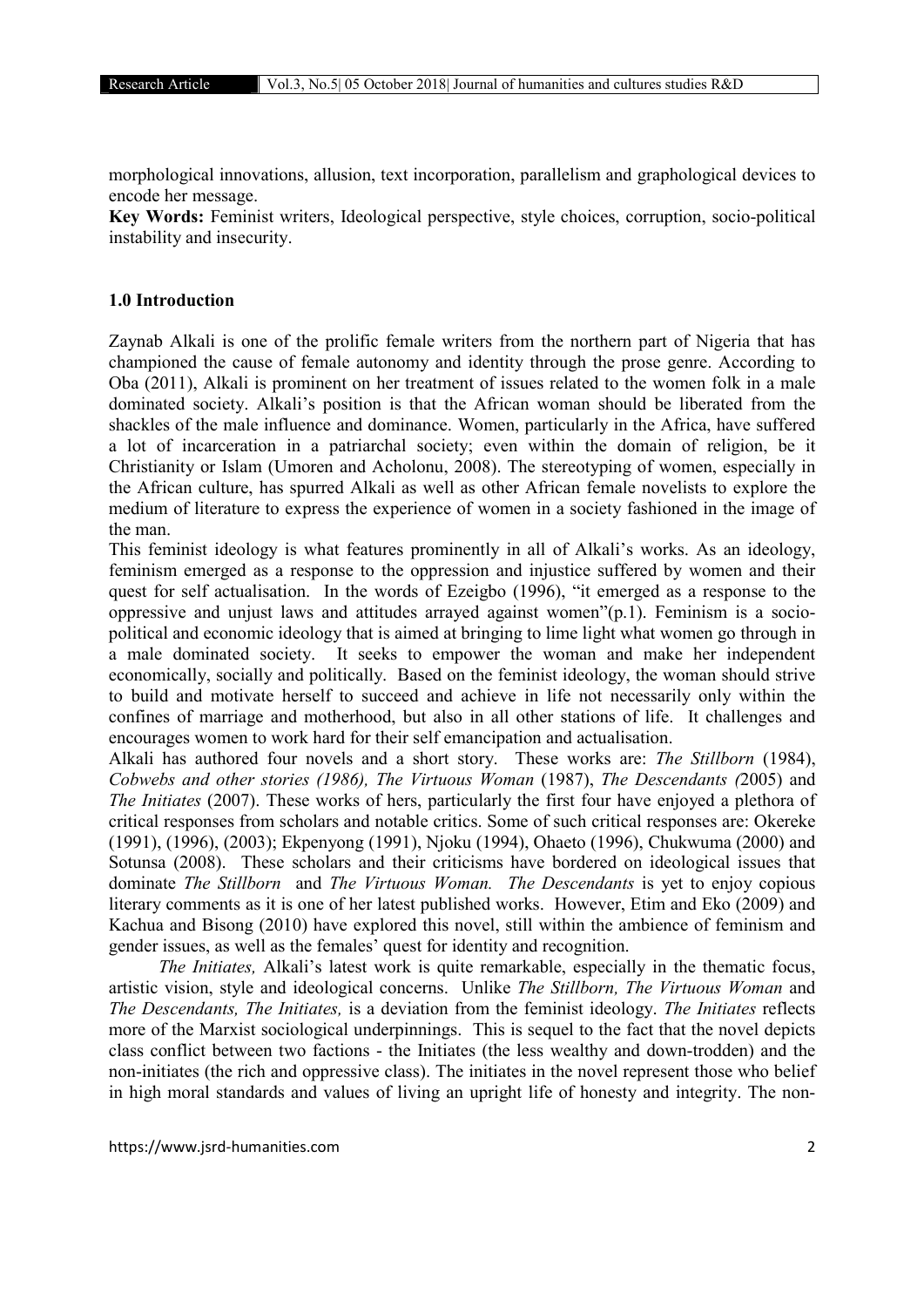initiates are those who wallow in corruption, causing social instability and insecurity; represented by the government of the day headed by Magogo.

The plot revolves around Batanncha's family. Samba, Batancha's son was involved in a military coup to overthrow the corrupt government. But the coup fails, resulting in tension and insecurity. Samba is arrested and the news gets to Batanncha, who with his friends – Bamusa and Batapchi, agrees to send Salvia, Bako and Baka on a mission to find out Samba's whereabouts in the city of Garpella. The city of Garpella is painted as a place of corruption; Salvia's going there is more like a night-mare because of his (Salvia's) drive for integrity.

However, at the end of the day Samba is released and comes back home maimed and disfigured as a result of the torment from those in government. Therefore, one sees how the two groups – the initiates and non-initiates war against each other. The corrupt practices of the government of the day affect the common citizens resulting in socio-political instability and insecurity. This occasionally drives Salvia into a state of unconsciousness. Alkali, through this novel demonstrates a shift in ideology, from feminism to Marxism. The Marxist ethos highlights the corrupt practices, social instability and national insecurity prevalent in modern day leadership, especially in Africa.

As earlier noted, *The Initiates* is Alkali's latest prose piece. Even though it shows a shift in ideological tenets of the writer, it is yet to attract copious literary commentary and criticism. The attempt made by Umoren and Acholonu (2008), emphasises gender issues. The woman folk is celebrated, represented by Mama Tata with strong moral and godly attributes. Language and style is not given priority, even though Alkali in this novel has experimented with these linguistic and literary concepts as style choices.

This paper therefore, sets out to explore how Alkali in *The Initiates* demonstrates a shift in ideological orientation from feminism to Marxism. This is done using linguistic and literary parameters as a depiction of the writer's style of communication. The stylistic approach to criticism is used against the background of the thematic concerns of the text to show corruption, socio-political instability and insecurity in *The Initiates.*

# 2.0 The Concept of Style and Stylistics

In a work of arts, language is carefully manipulated to communicate a writer's intended message. Language is the vehicle that drives the message in a work of literature from the writer to the reader. Thus, without language, literature would not be in existence. Language thus becomes a veritable tool in literature both for the writer who encodes and the critic who decodes. Osakwe (2012) echoes that language is the means by which we recount our experiences in the world. Through language, the human social system in relation to man in his environment is being articulated. This view is corroborated by Emama and Mede (2012), who assert that language is a complex communicative system that human daily activities are being expressed. Since literature dwells on human existence in relation to his environment, language cannot be divorced from literature.

The style of a writer is embedded in language. This paper examines some positions on style as they relate to language. Anyachonkeya (2003, p. 102) views style as being "unique to an individual", and is a mark of his or her "idiolect". This is evidenced in is remark that:

...style is unique to an individual and it marks his writing idiolect. The features of style we find in literary text carry with them certain linguistic structures, since the style of a writer may not be discussed successfully in isolation of the language in which he writes. (Anyachonkeya, 2003, p. 102).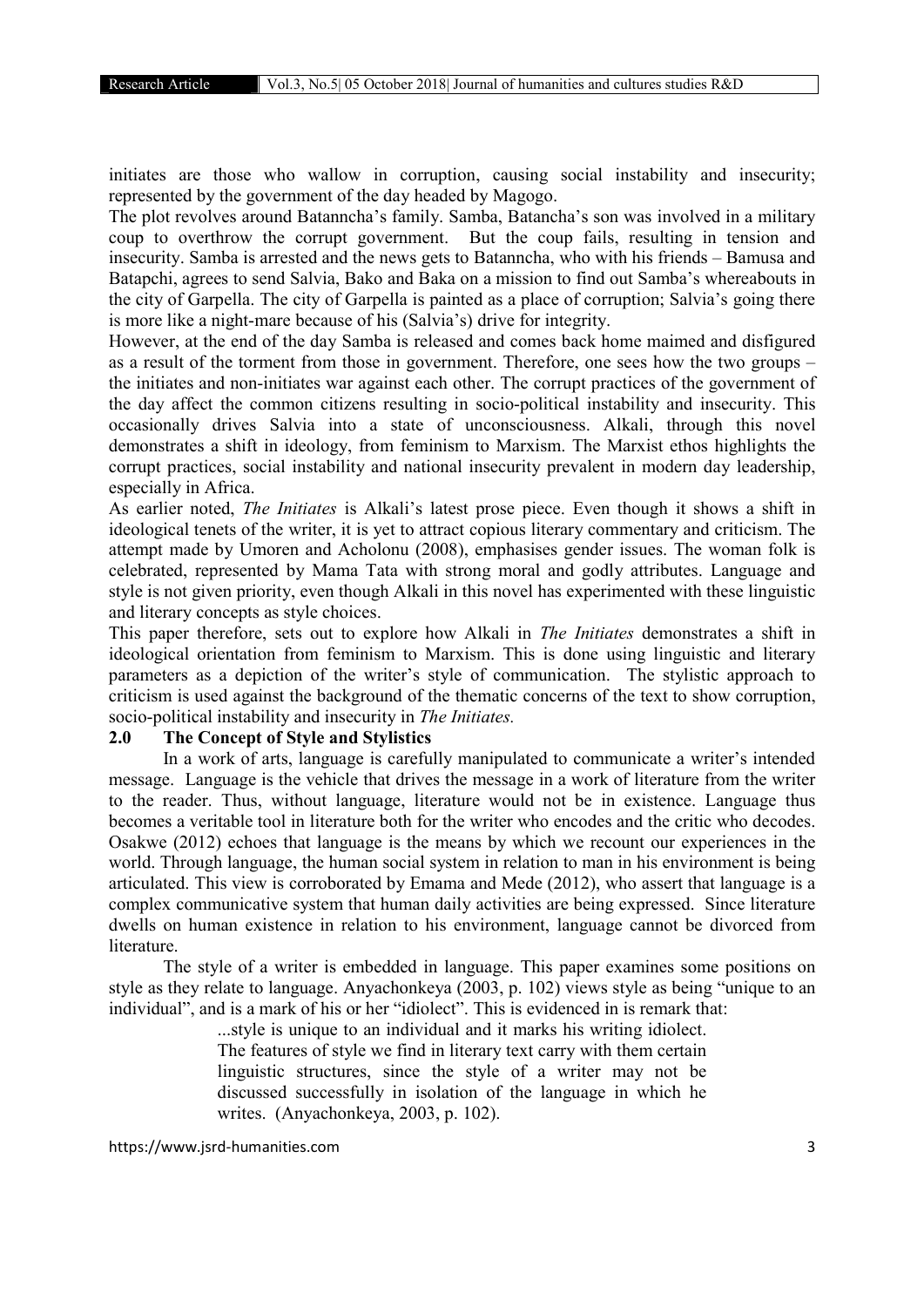The features of style in a text are embedded in linguistic structures encoded in the language of the text. Thus, style becomes a creative writer's idiosyncrasy. This enables him to bare his or her mind to the reader.

Osgood (1960) views style as a device in the use of literary language. This is the manipulation of language to deviate from its norms of usage. When a language deviates from its accepted norm, it draws the reader's attention to the linguistic elements used in communication. A writer veers from the norms of language purposefully to achieve communication. Deviation from the norms of language makes the language of literature creative. Such deviations can be seen as a form of foregrounding. This is highlighting or making prominent certain linguistic elements to bring about meaning in a work of literature.

Agreeing with Osgood, Ogu (2003) views style from the point of view of deviation in language use. A writer's style is examined from the perspective of deviance. Thus, the linguistic stylistician is to account for the deviation of the literary language in a work and the effect of such a deviation in the work. Deviance according to Ogu brings about creativity in language use which is manifested at the syntactic, phonological and lexical level. Deviance brings about stylistic uniqueness in a text.

Reechoing this position, Lawal (1997) holds that style is a deviation from normal language use, but goes further to argue that style can also be viewed as the language habit of a person or group of persons to suit what they intend to communicate. Style here becomes the appropriateness of expression. That is, saying what is to be said in the appropriate manner in which it should be said.

Since the style of a writer is the raw material for the stylistician to work with, this paper examines some relevant literature on stylistics. Fowler (1979) and (1986), Banjo (1987) and Toolan (1990) view stylistics as a linguistic criticism of a text in a systematic, objective and comprehensive manner. Thus, with stylistic analysis, language elements are used to bring out the meaning of a literary work. This position is supported by Adegoke (1998) who clearly notes:

> … Linguistic stylistics is concerned with both linguistic and literary factors … linguistic stylistics seek to study the language used in literary texts with the aim of relating it to its artistic functions. Thus, linguistic stylistics does not simply focus on literary language for its own sake, it is also concerned with highlighting the thematic implications of the use of language in literary texts (1998, p. 181).

The field of linguistic stylistics is a recent phenomenon in literary studies that is aimed at enhancing the analysis and interpretation of a text. Thus, linguistic stylistics becomes the meeting ground of language and literature (Enkvist, Spencer, Gregory 1964, Hough 1972 and Widdowson 1991).

# 3.0 Theoretical Framework and Method of Textual Analysis

In this paper, we have adopted the eclectic approach, where insights have been drawn from Systemic Functional Grammar, Formalism and Marxism. The justification for the use of the systemic functional grammar is that it contains all the elements of language as an organised system functioning within a particular context (Bloor and Bloor, 1995, p. 3 and Ufot and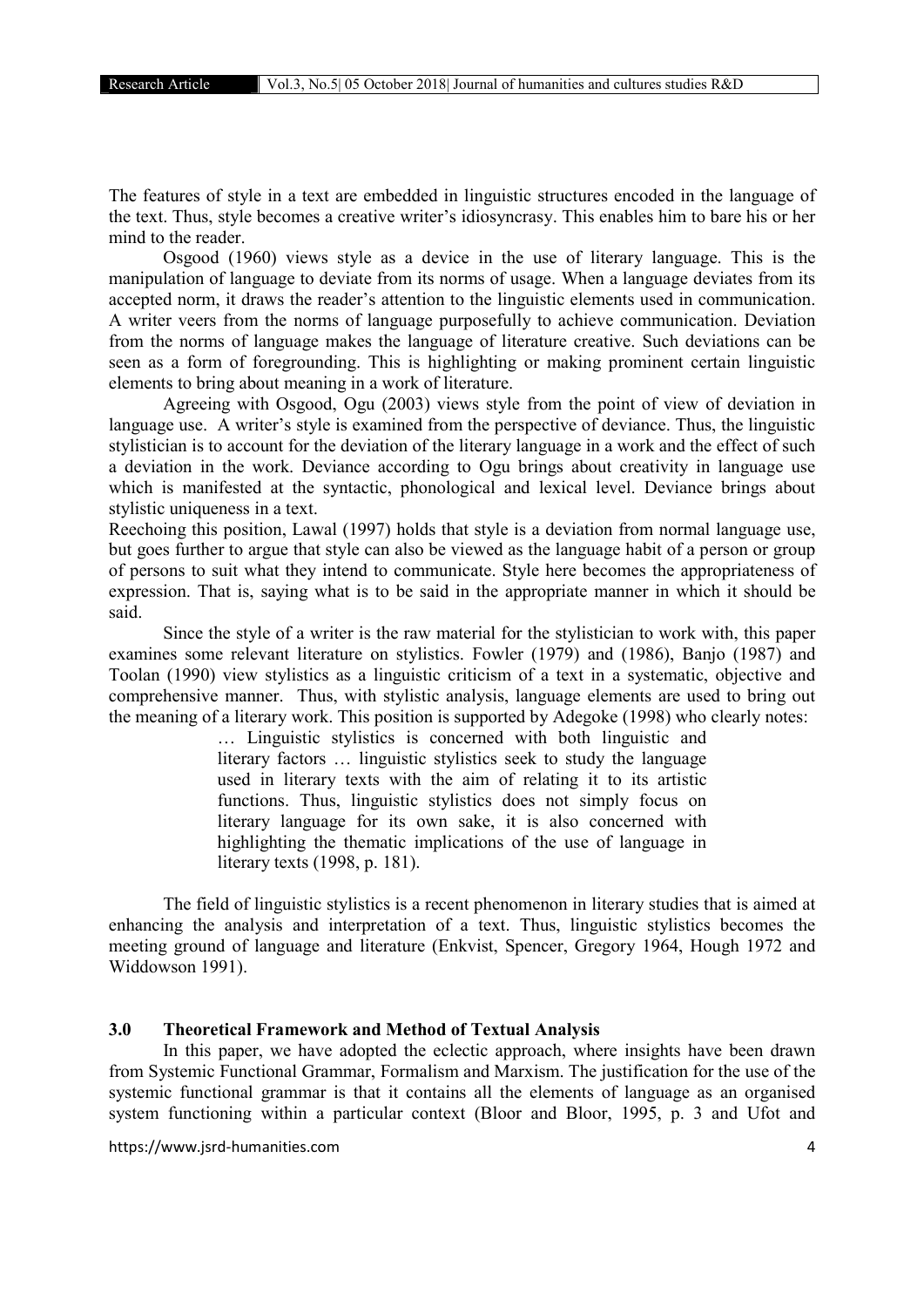Thomas, 2016). According to Halliday (1977), language performs three meta-functions in textual analysis. These are: ideational, interpersonal and textual. Therefore, systemic functional grammar is applied in the analysis of language use in *The Initiates* as the style markers in this text are explored from the functional perspective within a particular social context.

Formalism as a theory is relevant in this study as it depicts how form is used to arrive at the message in the novel. Formalism in the views of Bennett (1979) and Bradford (1997), sees literature as an art form where linguistic features of a text create the textuality of such a text. Thus, for the formalist, literature should be examined from the linguistic point of view. Therefore, the isolation and analysis of linguistic style markers in *The Initiates* is fore grounded in formalism.

Because of the class struggle in the city of Garpella as presented by Alkali in the text under consideration, the Marxist theory is also adopted as a necessary facilitator of the framework of this study. Marx and Engels aver that every form of society is saddled with the oppressive activities of the oppressing class on the oppressed. This class difference is corroborated by William (1977), who maintains that in a civilised society, the struggle for economic and political space, without a defined framework, in most cases leads to conflict. Marxism as a literary theory fits in as a framework to explore the class identity between the initiates and non-initiates in the city of Garpella. This theory enables the study to capture and discuss the corruption and decay arising from the oppressive activities of the non-initiates, which result in a situation of social instability and insecurity in the novel. Without gain saying, Marxism as a literary theory shows Alkali's marked departure in her ideological leaning after over two decades as a feminist writer. However, the dominant theory in this paper is the systemic functional grammar because of its emphasis on the functions of language in a particular social context.

The method of textual analysis has been the examination of selected extracts that are related to thematic concerns of the novel. Also, extracts that language use shows the stylistic choice of Alkali in relation to the themes of corruption, socio-political instability and insecurity in the text have been selected and studied. The linguistic and literary stylistic markers in line with the aforementioned messages of corruption, socio-political instability and insecurity have been identified and discussed. The immediate and wider contexts are used to explore how language and style are variously applied to accommodate thoughts and messages in the text under study.

### 4.0 Textual Analysis of *The Initiates*

#### 4.1 Descriptive Focus

Descriptive focus occurs 25 times and is basically used as style marker to describe, especially as it borders on the theme of the novel. For example,

> The girl was painfully thin and skimpily dressed in faded jeans that barely covered her buttocks, a short blouse thrown on top that left her belly-button showing … exposing young hairs which signified the beginning of manhood. (p. 63).

The extract above describes a young girl and a teenage boy who just came from the city. They are indecently dressed owing to the corrupt and morally bankrupt life they lived in the city. Alkali, through this descriptive focus, condemns this way of life as it was incompatible with the organised decent life in the village.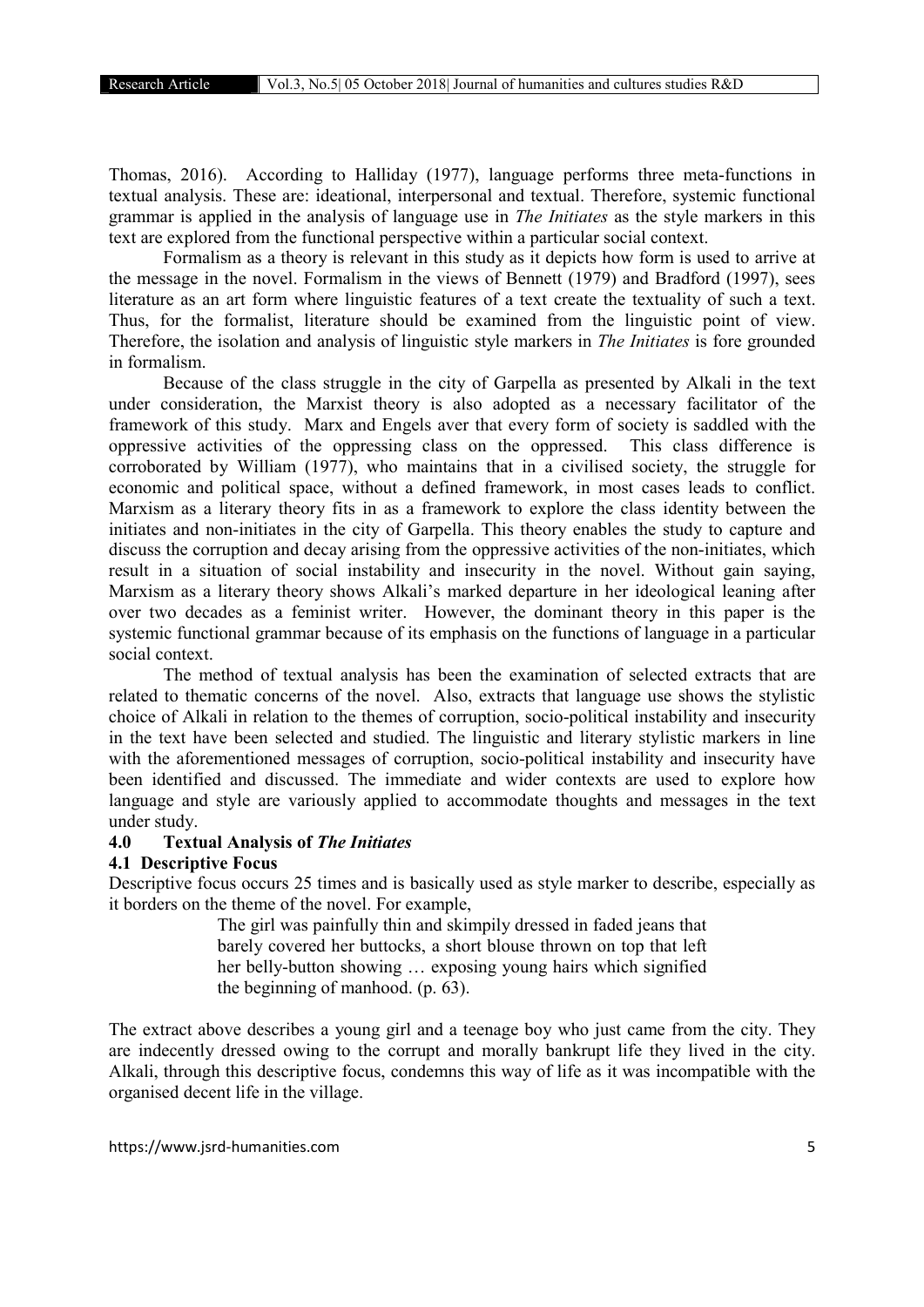Another instance of descriptive focus that exposes corruption, social instability and insecurity is the extract describing the scene in the city where the political rally of the corrupt politicians holds:

> They saw the grand pavilion like a lighted house in the middle of a sea and stood and watched it for a while. The movements were blurry. The crowd was great, close to a quarter of a million people. The hum and the buzz reached out and spread with the wind in the stillness of the night. (p. 95)

This scene is an arena where Salvia, Barka and Bako saw in the city while in search of Samba. The description is suggestive of some kind of religious cultism and political rally that characterised the government of the day, a government whose appointees sapped from the masses to enrich themselves.

# 4.2 Code mixing and Code switching

Code mixing and code switching occur 15 times and are mainly used for the purpose of "socioethnic affirmation" (Bassey, 2009, p. 86), as this adds some local colouration to the text. Some illustrations from the text are given in the table below. Table 1

| S/N | Code mixing and<br>Code<br>switching                                                                                                                 | Page | Function within the Text                                                                                                                                                                                                                                                                                                                |
|-----|------------------------------------------------------------------------------------------------------------------------------------------------------|------|-----------------------------------------------------------------------------------------------------------------------------------------------------------------------------------------------------------------------------------------------------------------------------------------------------------------------------------------|
| 1.  | It would be nice to believe that,<br>but as the Hausas would say,<br>'ruwa bata tsa-min banza' (It is<br>not for nothing that the water is<br>sour). | 12   | the<br>Expresses<br>uncertainty about the<br>story that revolved<br>around Samba in the<br>city.                                                                                                                                                                                                                                        |
| 2.  | 'Subona lai, Subona lai', she<br>exclaimed.                                                                                                          | 62   | Expresses Mama Tata's<br>surprise for a boy and a<br>girl from the city<br>hugging and kissing<br>publicly as man and<br>wife when they are not.<br>This shows disapproval<br>for such act, thus<br>depicting village life as<br>having value for moral<br>standards as opposed to<br>the moral decadence that<br>prevails in the city. |

#### 4.3 Silence Filler

Alkali also makes use of silence filler as a conversation strategy to build discourse in the novel. The estimated frequency of occurrence of this stylistic device in the text is in 5 places. Some examples for textual illustration are seen below:

'Uhmm, uhmm', he groaned as he gnashed at his teeth. (p. 4)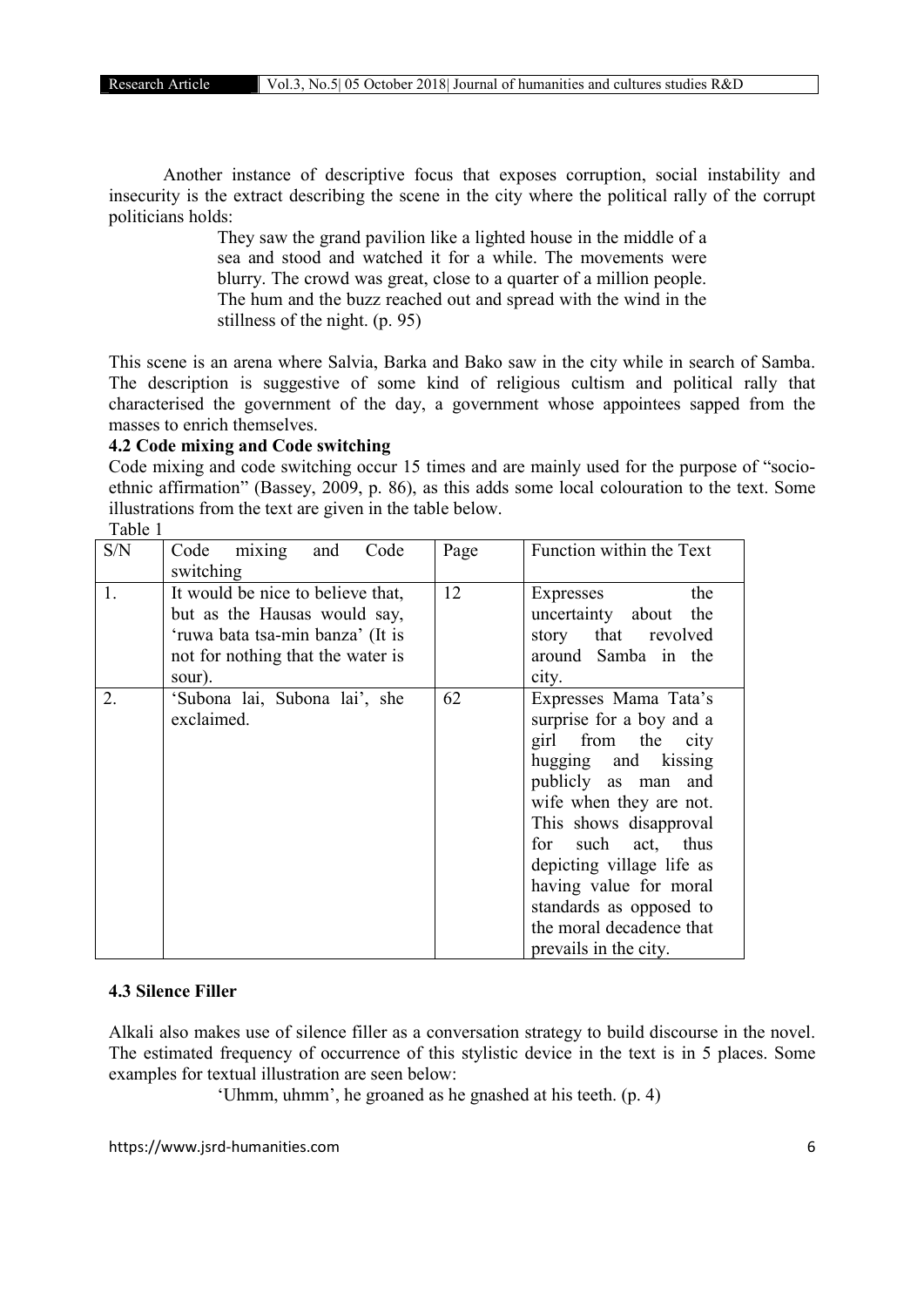This device as illustrated in this extract expresses Batanncha's unhappiness over the arrest of Samba, his son in the city. Because of the uncertainty and the people's apprehension about the activity in the city, silence filler is also used to express fear and disapproval by the villagers of Salvia being sent to the city to search for his brother. This is expressed in the fact that Salvia's character of uprightness and integrity was not understood by those around him, who felt this might land him in trouble in the city. This is seen in the extract below:

'Strange family this is, and they think they are real clever, enh, enh, enh!' (p.42).

#### 4.4 Figures of Speech

Figures of speech have been used by Alkali rhetorically as a stylistic stamp to drive home vital messages. Because they are quite many as they occur frequently, they shall be displayed in a tabular form to show their frequency of distribution. Table 2

| S/N            | of<br>Figure<br>Speech | Frequency<br>of<br>Occurrence | Example                                                                                                                                    | Page | Function                                                                                                                                                       |
|----------------|------------------------|-------------------------------|--------------------------------------------------------------------------------------------------------------------------------------------|------|----------------------------------------------------------------------------------------------------------------------------------------------------------------|
| 1.             | Simile                 | $\overline{25}$               | Like a pus<br>in<br>a<br>revered<br>area, grief<br>hung<br>heavily in<br>the air                                                           | 150  | Expresses<br>the grief and<br>unhappiness<br>in<br>Batancha's<br>family over<br>Samba's<br>involvement<br>in the coup.                                         |
| 2.             | Metaphor               | 3                             | We are the<br>that<br>nails<br>the<br>keep<br>structure of<br>existence<br>in place                                                        | 120  | Describing<br>those<br>who<br>not<br>are<br>corrupt<br>as<br>the pillar of<br>the<br>society<br>and<br>source<br>of<br>security<br>social<br>and<br>stability. |
| 3 <sub>1</sub> | Personification        | $\overline{3}$                | the<br>As<br>light in the<br>eyes of the<br>Initiates<br>grew dim,<br>fear reared<br>head<br>its<br>took<br>and<br>prominenc<br>e, courage | 121  | Expresses<br>the<br>frustration<br>that the pure<br>and upright<br>faced in a<br>corrupt<br>society, with<br>socio-<br>political                               |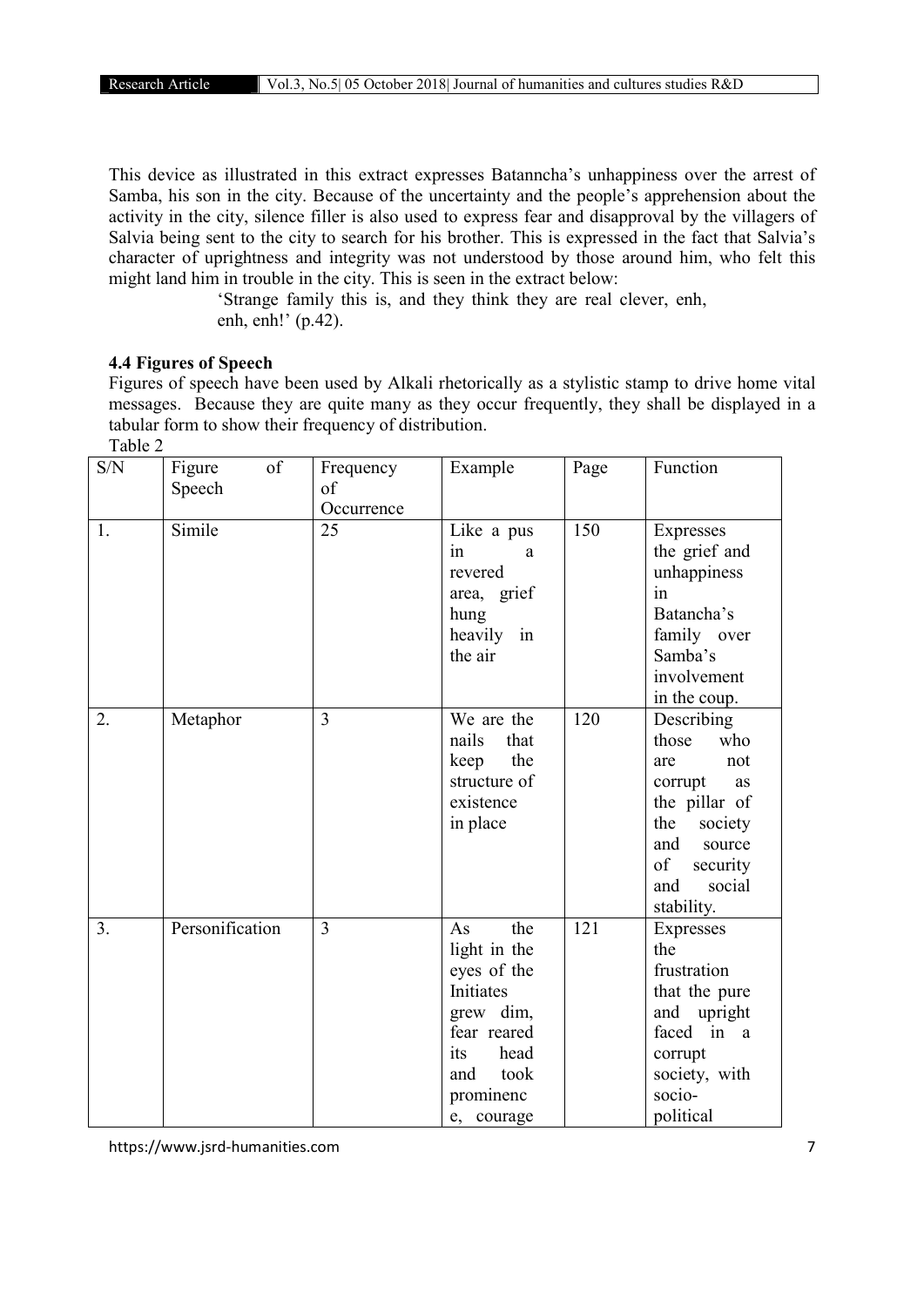|    |            |                | failed and                                                                                                                     |     | instability                                                                                                                                                                                                                                          |
|----|------------|----------------|--------------------------------------------------------------------------------------------------------------------------------|-----|------------------------------------------------------------------------------------------------------------------------------------------------------------------------------------------------------------------------------------------------------|
|    |            |                | Hope fled.                                                                                                                     |     | and                                                                                                                                                                                                                                                  |
|    |            |                |                                                                                                                                |     | insecurity.                                                                                                                                                                                                                                          |
| 4. | Euphemism  | $\overline{2}$ | The<br>old<br>has<br>man<br>the<br>not<br>slightest<br>idea<br>that<br>world<br>the<br>is<br>collapsing<br>around his<br>ears. | 82  | Expresses<br>the fact all<br>was not well<br>in Batacha's<br>family.                                                                                                                                                                                 |
| 5. | Antithesis | $\overline{4}$ | As big and<br>tall as he<br>his<br>was,<br>voice<br>was<br>small<br>and<br>low.                                                | 110 | Expressing<br>contrast<br>to<br>that<br>show<br>corruption<br>the<br>and<br>oppression<br>of Magogo's<br>government<br>had silenced<br>people up.                                                                                                    |
| 6. | Hyperbole  | $\overline{4}$ | In her eyes<br>he saw a<br>multitude<br>of<br>emotions<br>$\cdots$                                                             | 159 | Expressing<br>relief<br>and<br>that<br>hope<br>Batanncha<br>had people<br>rally<br>to<br>him<br>round<br>his<br>during<br>trial period.<br>Though his<br>son<br>may<br>been<br>have<br>in<br>arrested<br>the city, all<br>was not lost<br>after all. |

# 4.5 Anecdote:

The anecdotes on pages 6 and 7 emphasise the value of communal living as characterised by life in the village. This is in contrast with life in the city where corruption reigns and nobody cares what happens to his or her neighbor. This is evidenced in the story of Badu in the village, who died as a result of keeping to himself. Alkali condemns this kind of life style, while emphasising communal living.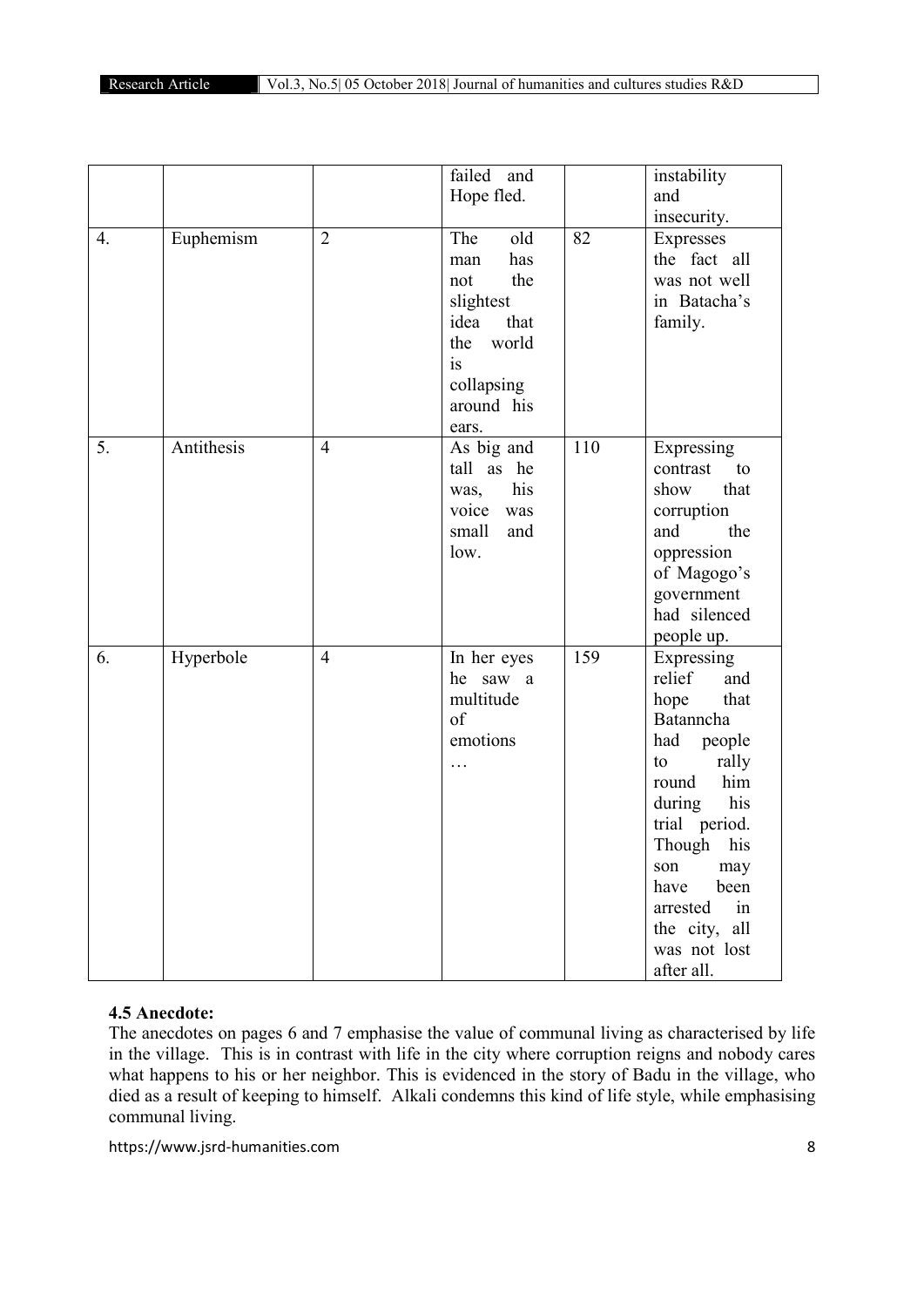#### 4.6 Rhetorical Question

There is a preponderance of rhetorical questions as a stylistic device in this text. This will be displayed in a tabular form to show its frequency of occurrence as well as its stylistic relevance.

| S/N | Examples                                                                                                                                                                             | Page          | Frequency<br>of<br>Occurrence<br>in text | Function                                                                                                                                                                      |
|-----|--------------------------------------------------------------------------------------------------------------------------------------------------------------------------------------|---------------|------------------------------------------|-------------------------------------------------------------------------------------------------------------------------------------------------------------------------------|
| 1.  | Should he live in<br>fear of losing yet<br>another son, when<br>that<br>son<br>may<br>perchance turn out<br>to be the other's<br>saviour, and the<br>pride of the entire<br>village? | $21 \&$<br>22 | 31                                       | Expressing why<br>Salvia should not<br>be sent to the city<br>the<br>owing to<br>terrible things that<br>the city in the<br>context of<br>the<br>novel is associated<br>with. |
| 2.  | How come it took<br>him so long<br>to<br>recognize them, his<br>blood brothers and<br>sisters?                                                                                       | 110           | 23                                       | Expressing relief<br>on Salvia's part to<br>see some upright<br>and people of<br>integrity in the city<br>despite the<br>fact<br>that corruption<br>prevailed.                |

#### 4.7 Proverbs

There is also a preponderance of proverbs to drive home certain messages in the novel. Specifically, proverbs occur in 13 places in *The Initiates.* This expresses Alkali's sociolinguistic and ethnic affinity with the thought pattern within the African milieu. The extract below is used as an illustration:

> As they say, "the water does not turn sour for nothing." Our ears are wide open in this village; our noses, keen, we shall wait patiently until it rots (p. 42).

The extract above expresses the fact that it was unbelievable for one to be decent in a corrupt society in the person of Salvia. Corruption so much pervaded the society depicted in the novel that not being corrupt was quite unusual.

#### 4.8 Parallelism

Parallelism is another style marker employed by Alkali in *The Initiates* to drive home the menace of corruption and the quest for social stability. This stylistic device is use 15 times which makes it quite striking and draws the reader's attention to its import in the text. In showing that revolution is the tool needed to fight the corruption perpetrated by the rich, Alkali employs the stylistic tool of parallelism. For example,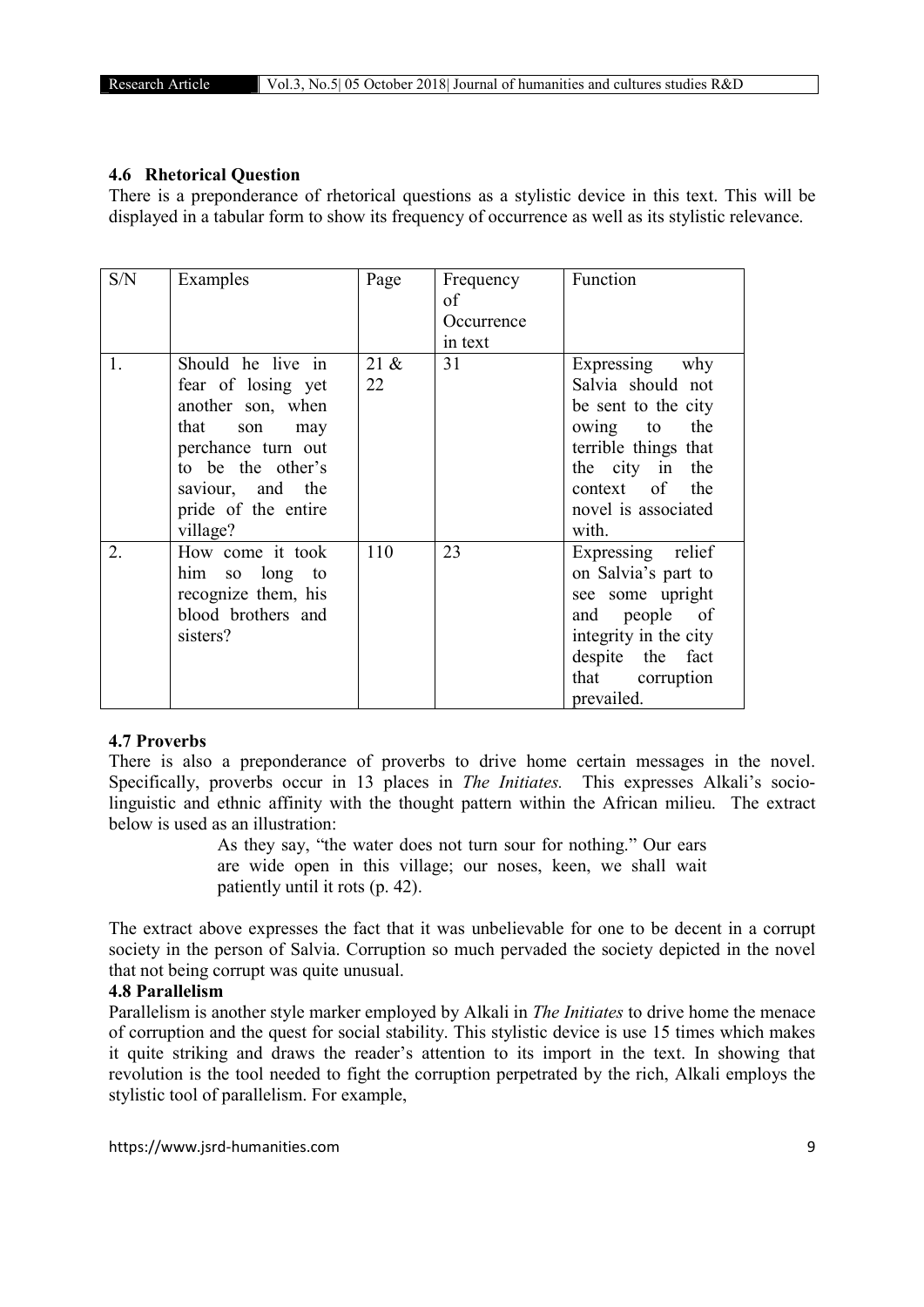'We must fight, … We must unite and fight together. We must not surrender now ...' 'I have tried, but I have failed. (pp. 110-111).

This extract is a call from the leader of the initiates in the city calling for a fight against the corrupt government of Magogo. The pool of short and simple sentences above is call for a united force, strong and determined to fight the war against the corrupt leaders in government. The parallelism drives the message home. Also, Salvia's rejection of corruption is expressed in the parallelism: 'I can't, I can't and I can't', he repeated hopelessly' (p. 122). The personal pronoun 'I' and the contracted negation verb 'can't', express the fact that the fight against corruption is personal and demands some self will act of discipline.

#### 4.9 Repetition:

In line with the quest for social stability, security and the fight against corruption, Alkali reiterates certain words as a stylistic way of emphasising their importance in relation to the thematic concerns of the novel earlier mentioned. The word 'city' occurs in pages 17, 18, 19, 23, 24, 25, 26, 34, 40, 41, 42, 43, 44, 56, 64, 76, 77, 83, 89, 92, 93, 119, 121, 122, 137, 139, 140, 144, 145, 151, 153, 171, 172, 181, 184, 187 and 188. By the preponderance of 'city' as observed in the pages above, Alkali foregrounds the word and implies that the city is the seat of distraction, corruption and vice. This is why Salvia, the symbol of integrity found it unpopular to go there. Besides, it is in the city that Magogo's government resides, nurturing and fertilizing crimes, vices and looting.

In addition, the word 'stage' is equally fore grounded through its occurrence so many times in the text. Pages 98, 99, 102, 104, 105, 106, 107, 108, 109, 110, 116, 118, 121, 124, 125, 140, 141, 142 are where this word occurs. The reason for this repetition lies in the fact that the word 'stage' in the text is a metaphor to depict the world of corruption. Similarly, 'Magogo' is repeated severally in page 107 to show its representation of the corrupt elite and government of the day.

# 4.10 Graphology

The common graphological devices found in *The Initiates* are mainly the use of italics and capitalisation. Italicised expressions are found in pages 12, 20, 24, 25, 62, 65 and 83. For example, the italicised expression "*Talk of sending the pure to the city…"* (p. 25) foregrounds Bantanncha and Batapchi's reluctance to send Bako to the city. As earlier noted in this paper, the city is a metaphor for corruption and other myriad of social maladies that result in socio-political instability and insecurity. Sending Bako, a symbol of honesty and integrity becomes worrisome, perturbing and a thing of concern. Another striking instance of Alkali's appropriation of italicised expression is *"khimandee, ya khimandee"* (p. 83). This expression, which is also an instance of code switching is an expression of Batanncha's worried state over the condition of Samba, his son, in the city who is indicted of a coup attempt to overthrow the government of the day. The news of Samba's welfare in the city causes psychological instability in Batanncha, which gave rise to the code switching that Alkali italicises. Capitalised expressions are seen on the first page of each chapter beginning as the title of such a chapter. Besides the use of capitalised and italicised expressions, there is the use of the bold print as seen in p113; in the word '*Initiates'*. These graphological devices add beauty to the style of the text.

#### 4.11 Local Expressions

Through the use of local expressions, Alkali creates local colour with the English language, to give it some African flavor considering that the novel is Africa based. This is found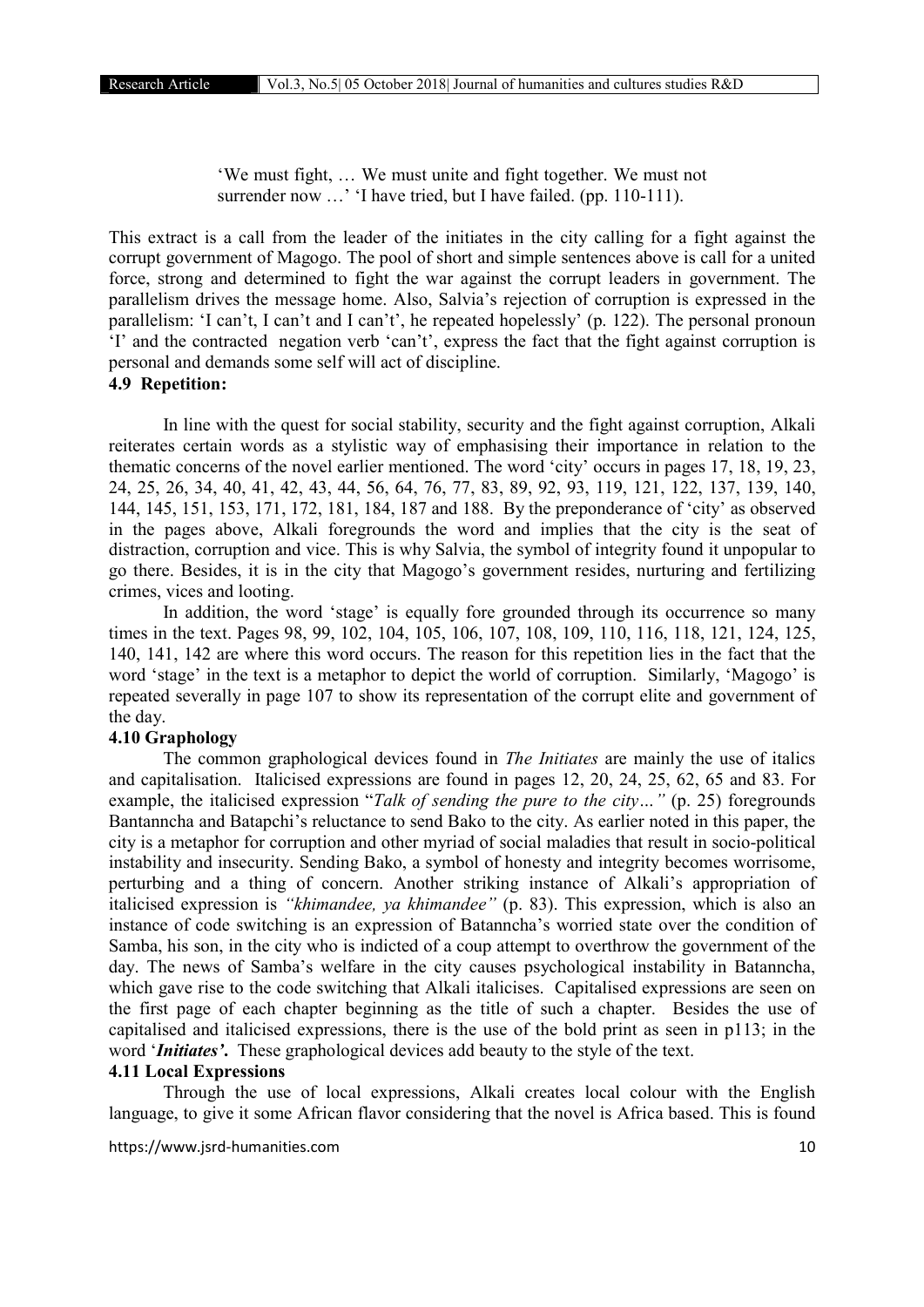on pages 14 and 64: 'In my days, such things were done under the cover of darkness, (p. 64). This extract refers to a particular time that something ought to be done. This shows that those in the village were conscious of how and when things ought to be done than those in the city.

# 4.12 Lexical Choices

Lexical sets in line with certain subject areas are being deployed in *The Initiates.* On pages 36, 45 and 46, lexical choices associated with the military and suffering are being portrayed. This is sequel to the fact that the novel dwells more on issues pertaining to the corrupt and insecure regimes of the military that brought untold hardship and suffering to the people. Words and expressions such as 'senior military officers', 'executed', 'coup', 'arrested, 'General', 'tried' 'attempted coup', 'prisons' 'tortured', 'death', 'escaped', 'open borders', etc are being used. Also, lexical sets that expresses suffering, thus showing Alkali's shift in ideological focus is express on page 99. Some examples are shown thus: '… so thin …', 'lips are parched …', '… they look as if they are starving …' 'My throat is dry … 'my stomach rumbles with hunger.' (p. 99).

#### 4.13 Flashback

In order to show that Alkali in this novel echoes the historical past of the nation Nigeria, there is the use of flashback as a stylistic choice to link the present corruption and socio-political instability as well as insecurity in the nation with some historical antecedents. This is evidenced in pages 47 to 48. This flashback continues up to page 55, where Salvia's birth is described. This is quite symbolic in the sense that although Salvia was born during the boom of corrupt leaders into a corrupt society, he is different. Alkali's message here exemplifies the fact that in a perverse society, one could still stand out and be upright. This is backed up by the flashback in pages 89, 90, 91 and 92, where corruption is condemned and high moral values upheld.

# 4.14 Morphological Innovations

The most common morphological innovations found in *The Initiates* are acronymy and borrowing. In page 86, the acronymy 'SSS', which implies State Security Service, indicates the group that was sent to arrest Samba after the coup. An instance of borrowing is seen in page 143 in the words 'Halleluya' and 'Amen'. These are words borrowed from the Christian religious lexicon expressing the praises showered on Magogo's government by the ignorant masses. This shows the need to create some form of awareness on the evil of corruption in our society.

#### 4.15 Allusion and Text Incorporation

The story from the Bible of Peter walking on the surface of the water is alluded to by Alkali in pages 93 and 94 as a text incorporation. It stresses the need for some divine assistance from the voice of a living conscience. This is a metaphor for Salvia being the only one who refuses to be corrupt in the society. The patch of land symbolises Salvia and his virtue of uprightness. The vast mass of water symbolises the majority who are corrupt. The figure on the surface of the water signifies the call to integrity and uprightness.

This dream by Salvia is an instance of allusion and text incorporation from the Biblical story of Peter walking on the surface of the water to meet Jesus. Under normal circumstances, it is impossible to work on the water, but with Jesus' presence, it was possible for Peter. Thus, for Salvia, it is possible to stay incorrupt when he listens to the voice of his conscience.

# 5.0 Conclusion

For over two decades, Alkali has dwelt on the feminist ideology in her various works, particularly the early ones. However, as a mark departure, she deviates from gender issues to the Marxist philosophy in her last novel, *The Initiate.* Alkali in exploring the Marxist ethos within the literary corpus of the prose genre has explored with style in language use in *The Initiates.*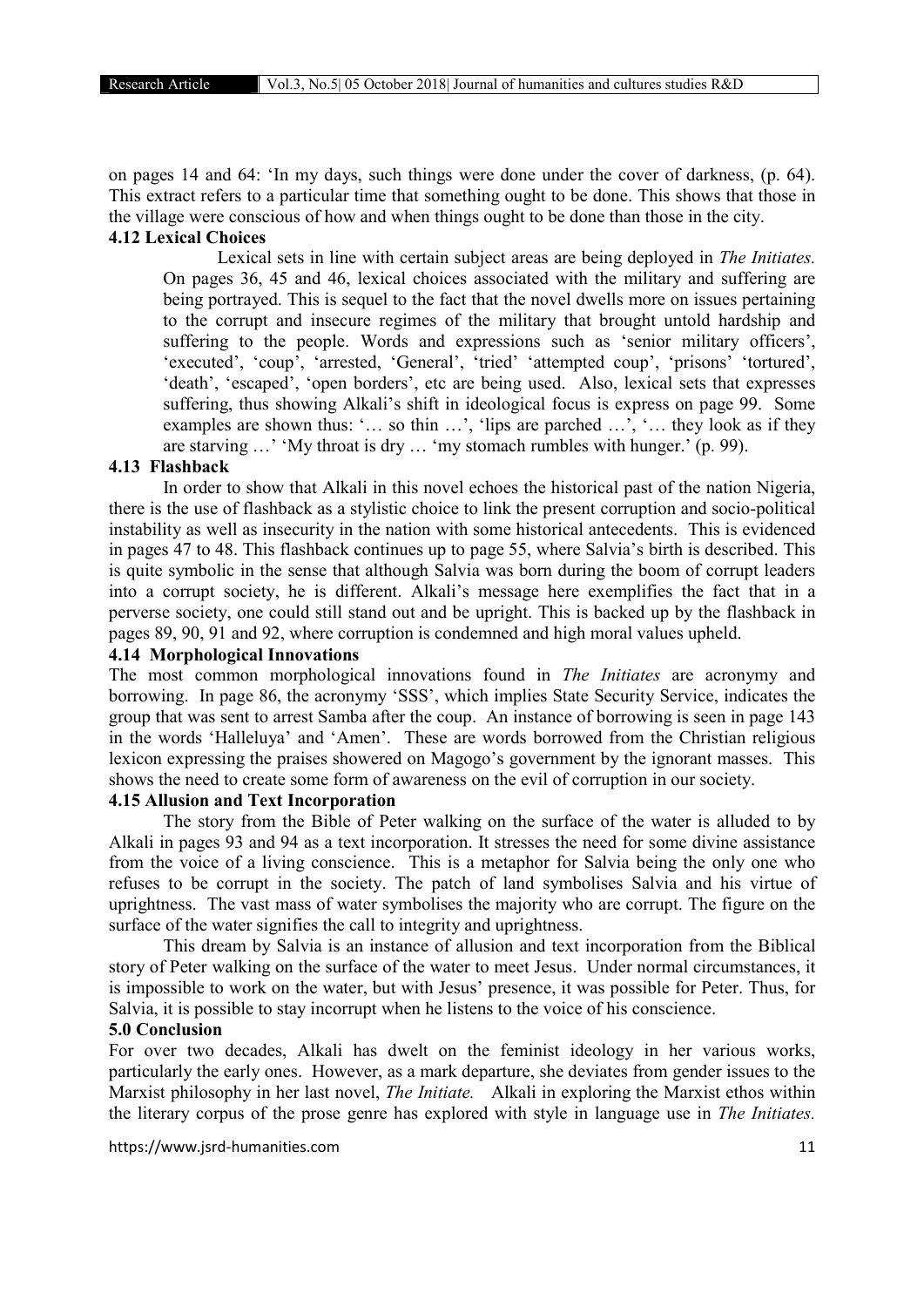Style markers have been explored in the realisation of the theme of corruption, socio-political instability and insecurity within the confines of the novel studied in this paper. Therefore, it can be said that her shift in ideological perspective is a deliberate attempt to address a common trend that bedevils modern civil society. This is the issue of moral decadence, decay and insecurity prevalent in most African nations, and Nigeria in particular.

# **REFERENCES**

- Adegoke, T. (1998). Speech style in prose: The example of Amadi's *The Concubine. Journal of English studies*, 7, 181 – 195.
- Alkali, Z. (1984). *The Stillborn.* Lagos: Longman
- Alkali, Z. (1987). *The Virtuous Woman.* Ibadan: Longman.
- Alkali, Z. (2005). *The Descendents*. Ibadan: Spectrum.
- Alkali, Z. (2007). *The Initiates.* Zaria: Spectrum Books Limited.
- Anyachonkeya, N. (2003). A discourse of features of style. *Journal of arts and humanities,* 5,  $102 - 107$ .
- Ashipu, K. B. C. (2009). A rhetorical analysis of selected editorial of Newswatch and Tell Magazines. *Oniong: A contemporary journal of interdisciplinary studies,* 1, 107 – 122.
- Ashipu, K. B. C. (2011). A linguistic stylistic investigation of the language of the Nigerian political elite. *The society compass,* 3, 1, 163 – 176.
- Banjor, A. (1987). Linguistic perspective on the development of human communication. *Topical issues in communication arts,* 1, 1-15.
- Bassey, V. O. (2009). Code-switching and code-mixing as a socio-ethnic affirmation in Nigerian home movies. *CALEL: Currents in African Literature and the English language,* 6, 86 – 97.
- Bennetts, T. (1979). *Formalism and Marxism.* London: Routledge.
- Bloor, T. & Bloor, M. (1995). *The Functional analysis of English: A Hallidayan approach.* New York: Arnorld.
- Bradford, R. (1997). *Stylistics.* London: Routledge.
- Chukwuma, H. (2000). The face of Eve: Feminist writing in African Literature. *Major Themes in African Literature,* 101 – 114.
- Ekpenyong, K. E. I. (1991). Women writers and their female characters: Ama Ata Aidoo and Zaynab Alkali. Unpublished M.A. Thesis, University of Calabar, Nigeria.
- Emma, E. & Mede, E. (2012). Confronting moral decadence through poetry: A linguistic analysis of Mabel Osakwe's *Desert Songs of Bloom*. In M. Osakwe (ed.) *Language,*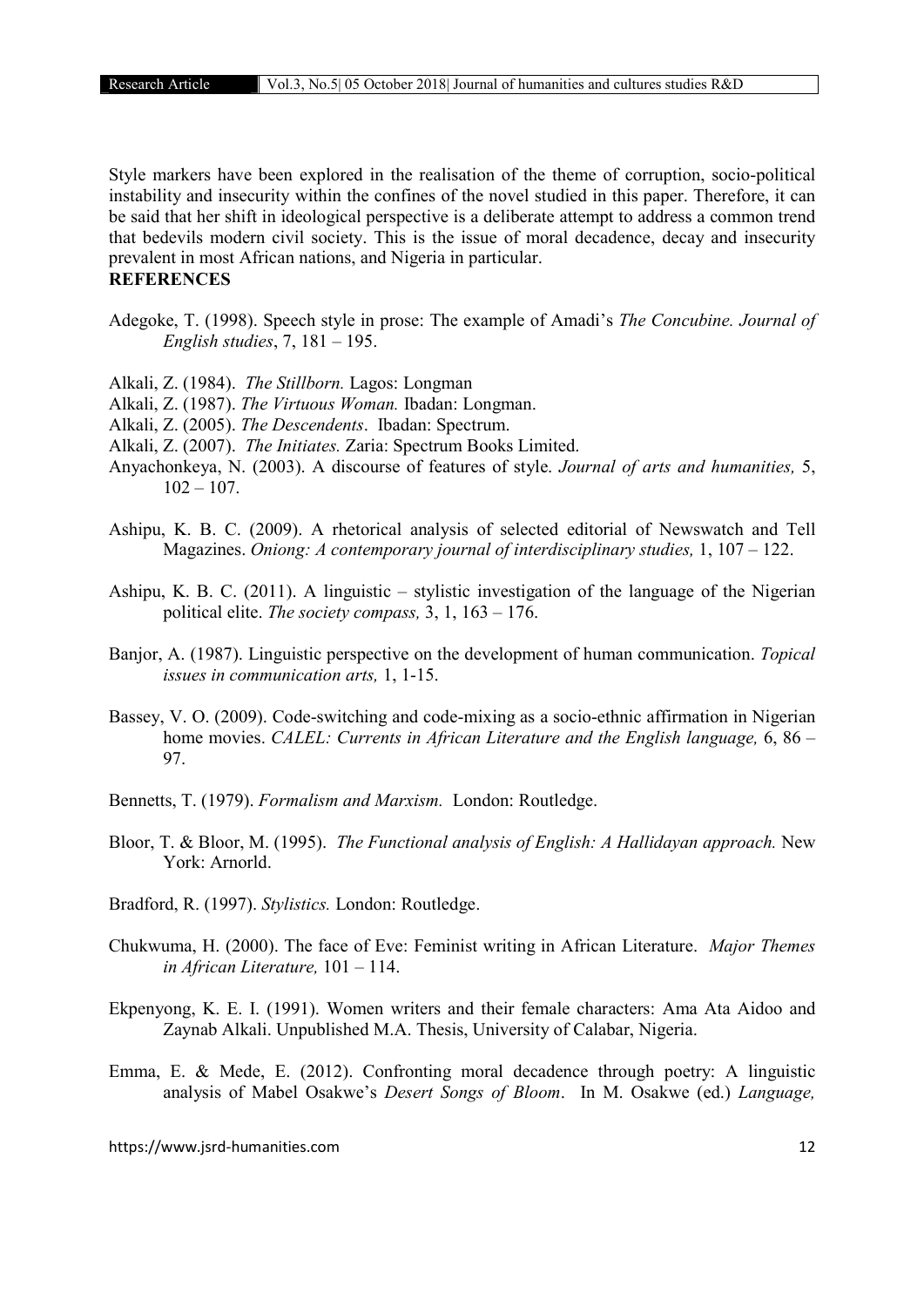*Communication and human capital development in a global world.*(pp. 232-241). Ibadan: kraft Books Limited.

- Enkvist, N. E., Spencer, J. & Gregory, M. (1964). *Language and learning:* Linguistics and style. London: University Press.
- Etim, S. O. & Eko, E. E. (2009). New writing back and the reimaging of the woman in the novels of Zaynab Alkali and Akachi Adimora Ezeigbo. *CALEL: Current in African Literature and the English Language*, 6, 23 – 31.
- Ezeigbo, T. A. (1996). *Gender issues in Nigeria: A feminist perspective.* Yaba: Vista.
- Fowler, R. (1979). Linguistic theory and the study of literature. *Style and language: linguistic and critical approaches.* (pp. 1-28). London: Routledge and Kegan Paul.
- Fowler, R. (1986). *Linguistic Criticism.* New York: Oxford University Press.
- Halliday, M. A. K. (1977). *Explorations in the functions of language*. London: Edward Arnold.
- Hough, G. (1972). *Style and stylistics.* London: Routledge and Kegan Paul.
- Kachua, E. & Bisong, M. T. (2010). Dismantling the hedge over female health in Zaynab Alkali's novels: A reading of *The Descendants. Uyo Journal of humanities*, 14, 64 – 74
- Lawal, A. (1997). Aspects of a stylistic theory and the implications for practical criticism. In A. Lawal (ed.) *Stylistics in theory and practice.*(pp. 25 -47). Ilorin: Paragon.
- Marx, K. & Engels, F. (1990). *Manifesto of the communist party.* (5th ed.). Beijing: Foreign languages press.
- Njoku, J. U. (1994). Personal identity and the growth of the Nigerian woman in Zaynab Alkali's *The Stillborn* and *The Virtuous Woman.* In H. Chukwuma (ed.), *Feminism in African Literature Essays on Criticism.* (pp. 176 – 188). Enugu: New Generation Books.
- Oba, A. A. (2011). Gender issues in Akachi Adimora Ezeigbo's *Trafficked* and Zaynab Alkali's *The Virtuous Woman.* Unpublished B.A. Project, University of Ilorin, Nigeria.
- Ogu, J. N. (2003). Literary language as deviance: A stylistic appraisal. *Sankofa: Journal of the humanities*, 1, 1, 142 – 152.
- Ohaeto, E. (1996). Shaking the veil: Islam, gender and feminist configuration in the Nigerian novels of Hauwa Ali and Zaynab Alkali. *UFAHAMUS: Journal of the African activist association,* 121 – 141.
- Okereke, G. E. (1991). The independent woman in selected novels of Buchi Emecheta, Flora Nwapa, Mariama Ba and Zaynab Alkali. Unpublished Ph.D. thesis, University of Calabar, Nigeria.